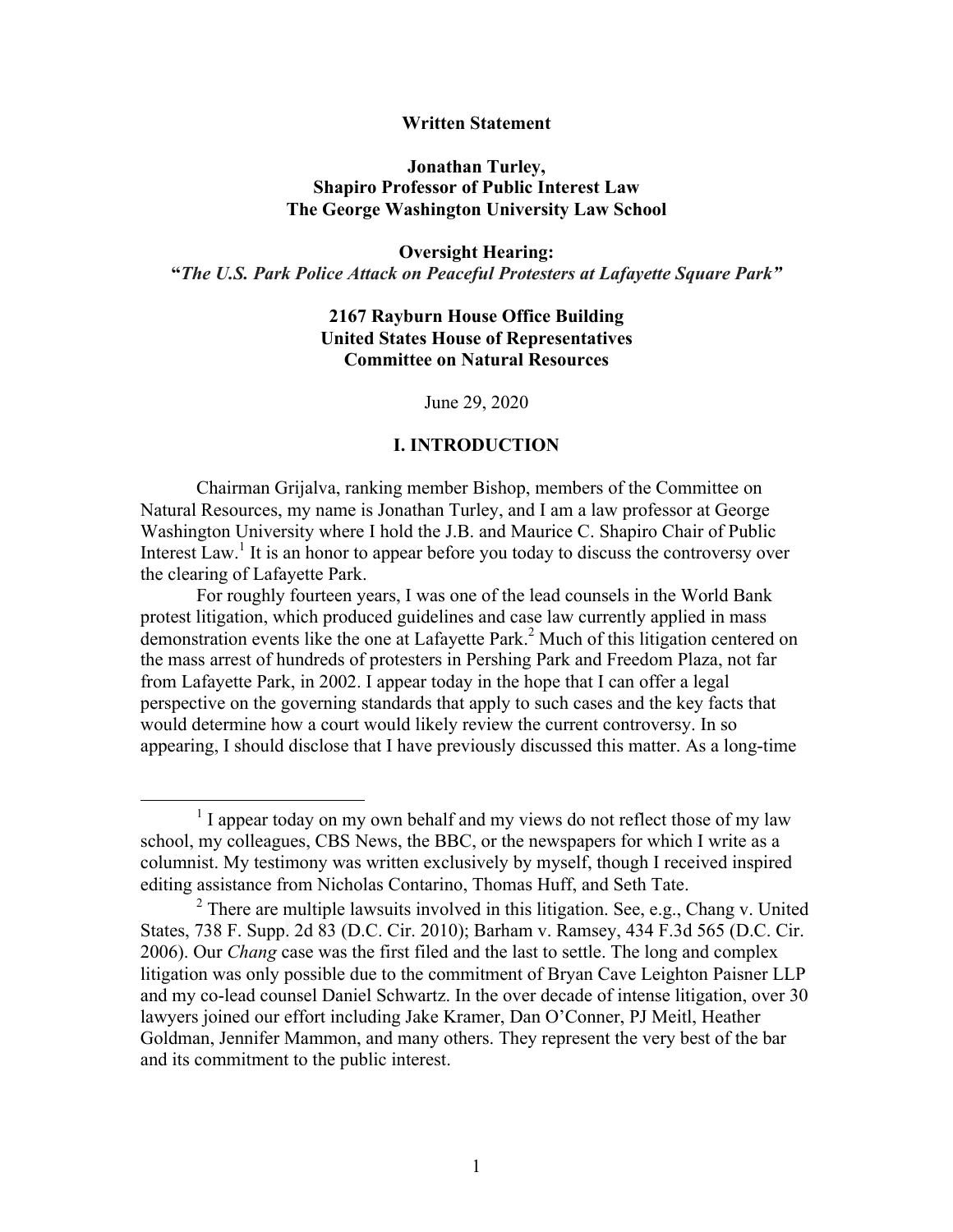free speech advocate,<sup>3</sup> I criticized the level of force used to remove the protesters and called for a congressional investigation into the purpose, timing, and means of the operation. I also stated that an attack on Australian journalists appeared unjustified and unlawful. I continue to hold those opinions and will explain them in more detail below.

The standards derived from prior cases like *Chang* and *Barham* are important not only for establishing unlawful conduct but also for enabling litigants to overcome qualified immunity defenses. Qualified immunity shields federal officials from damages absent a showing that (1) that the official violated a statutory or constitutional right, and (2) that the right was "clearly established" at the time of the challenged conduct.<sup>4</sup> The Supreme Court has "repeatedly told courts . . . not to define clearly established law at a high level of generality.<sup>5</sup> Rather, the qualified immunity doctrine demands a "more particularized" inquiry.<sup> $\delta$ </sup> This testimony is an effort at a more particularized analysis of confirmed facts.

I have been called not as a witness or a litigant but as an expert on the underlying law. I will give you my best assessment of the various legal claims that have been raised in the aftermath of the Lafayette operation, including widely reported theories that now appear to be without sufficient legal or factual foundation. In so doing, we can hopefully focus on the real issues to come before Congress and the courts. After briefly discussing the Pershing Park case, I will focus on the two most important legal questions surrounding the authority to clear the park and the manner in which it was done. I believe this investigation and the other ongoing inquiries are important steps to guarantee both a full record and complete accountability for the actions on June 1, 2020.

# **II. THE PERSHING PARK LITIGATION**

On September 27, 2002, during demonstrations in protest of the International Monetary Fund and the World Bank, the District of Columbia Metropolitan Police Department ("MPD"), the United States Park Police, and other law enforcement personnel carried out a mass arrest at Pershing Park in Washington, DC. Specifically, police officers from these agencies encircled Pershing Park and arrested roughly 400 individuals who were in the Park. Among those arrests were student journalists and observers who became the first to file against the MPD, the Park Police, and other agencies and individuals.<sup>7</sup> The central figure in this unconstitutional mass arrest was

<sup>&</sup>lt;sup>3</sup> I have litigated free speech issues and write regularly in support of free speech values. My blog, ResIspa (www.jonathanturley.org), is focused in large part on issues related to free speech and the free press.<br><sup>4</sup> Ashcroft v. al-Kidd, 563 U.S. 731, 735 (2011) (citing Harlow v. Fitzgerald, 457

U.S. 800, 818 (1982)).

<sup>5</sup> *Id.* at 742.

 $<sup>6</sup>$  Anderson v. Creighton, 483 U.S. 635, 640 (1987).</sup>

 $<sup>7</sup>$  Our clients included but were not limited to RayMing Chang, a first-year law</sup> student at George Washington University who attended the demonstration as a neutral legal observer affiliated with the National Lawyers Guild; Young Choi, Leanne Lee, and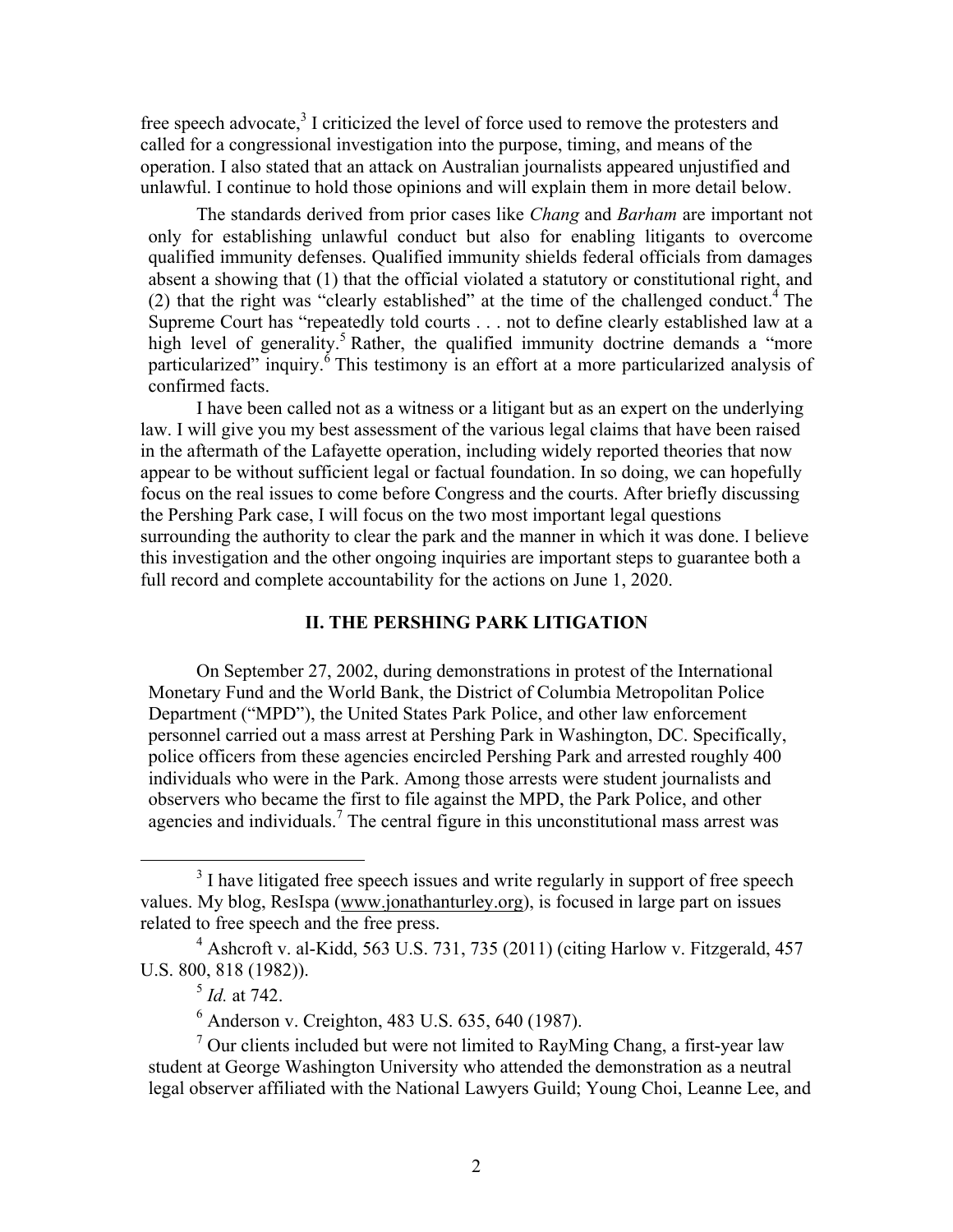then Assistant Police Chief Peter Newsham (who is now serving as the Chief of Police) $^8$ and then Chief of Police Charles Ramsey. We specifically included the Park Police as a defendant in our action based on its critical role in the encirclement of the area to carry out the "trap and arrest" operation.<sup>9</sup>

Newsham ultimately acknowledged he gave the order to trap and then arrest hundreds of people, including tourists and journalists, without affording them any warning or opportunity to disperse. He explained his decision in the following way: "[I]t appeared to me that the demonstrators . . . were continuing to act as an organized group and would at some point leave the Park to continue their unlawful demonstrations in the streets. I determined that I should not and would not allow this to occur." He admitted that he declined to give warnings precisely because he did not want people to escape: "I was concerned that if orders were given to clear the Park, the demonstrators would leave the Park as an organized group, or groups, and unlawfully take to the streets as they had previously done, thus exacerbating the situation rather than resolving it."

Ramsey admitted that he was fully informed of the intent to arrest everyone in the park. However, despite being present and speaking with Newsham and others about the operation, he denied giving the order. Ramsey would only say that he "supported" Newsham's decision to arrest and, at most, gave his "tacit approval." Nonetheless, two officers came forward at great personal risk and contradicted Ramsey, insisting that he did give the order. These officers (who were standing separately and on either side of Ramsey as he spoke with Newsham) testified that Ramsey ordered Newsham to "lock those mother\*\*\*\*ers up," to "teach them a lesson" and "get them off the street."

The Park Police, Secret Service, and other police agencies participated in the mass arrest. Like many, our plaintiffs were held for over 24 hours. They were hog-tied (wrist being cuffed to their ankle), despite there being no allegations that they had engaged in violence or were likely to be violent.

Numerous lawsuits were brought over the mass arrest, ultimately costing the city

Christopher Zarconi who attended the demonstration as student journalists or photojournalists affiliated with *The Hatchet*, an independent newspaper at George Washington University.

1

<sup>8</sup> Many of us involved in the World Bank, and civil libertarians, opposed Newsham's appointment by Mayor Muriel Bowser due to his key role in one of the most costly and unconstitutional mass arrests in the history of the city. *See* Peter Hermann & Ann Marimow, *Mayor names Peter Newsham as District's police chief*, THE WASHINGTON POST (Feb. 23, 2017), https://www.washingtonpost.com/local/publicsafety/newsham-to-be-named-dc-police-according-to-officials-familiar-with-theprocess/2017/02/23/a35f882c-d1b6-11e6-a783-cd3fa950f2fd\_story.html. Newsham's involvement in the current protest controversies can only be described as tragically ironic. *See* Jonathan Turley, *What Mayor Bowser will not state about real history of police abuse*, THE HILL (June 9, 2020, 9:00 AM), https://thehill.com/opinion/criminaljustice/501772-what-mayor-bowser-will-not-state-about-real-history-of-police-abuse.

<sup>9</sup> Jonathan Turley, *Un-American Arrests*, THE WASHINGTON POST, Oct. 6, 2002, at B8 (describing the operation as a "trap and arrest" tactic).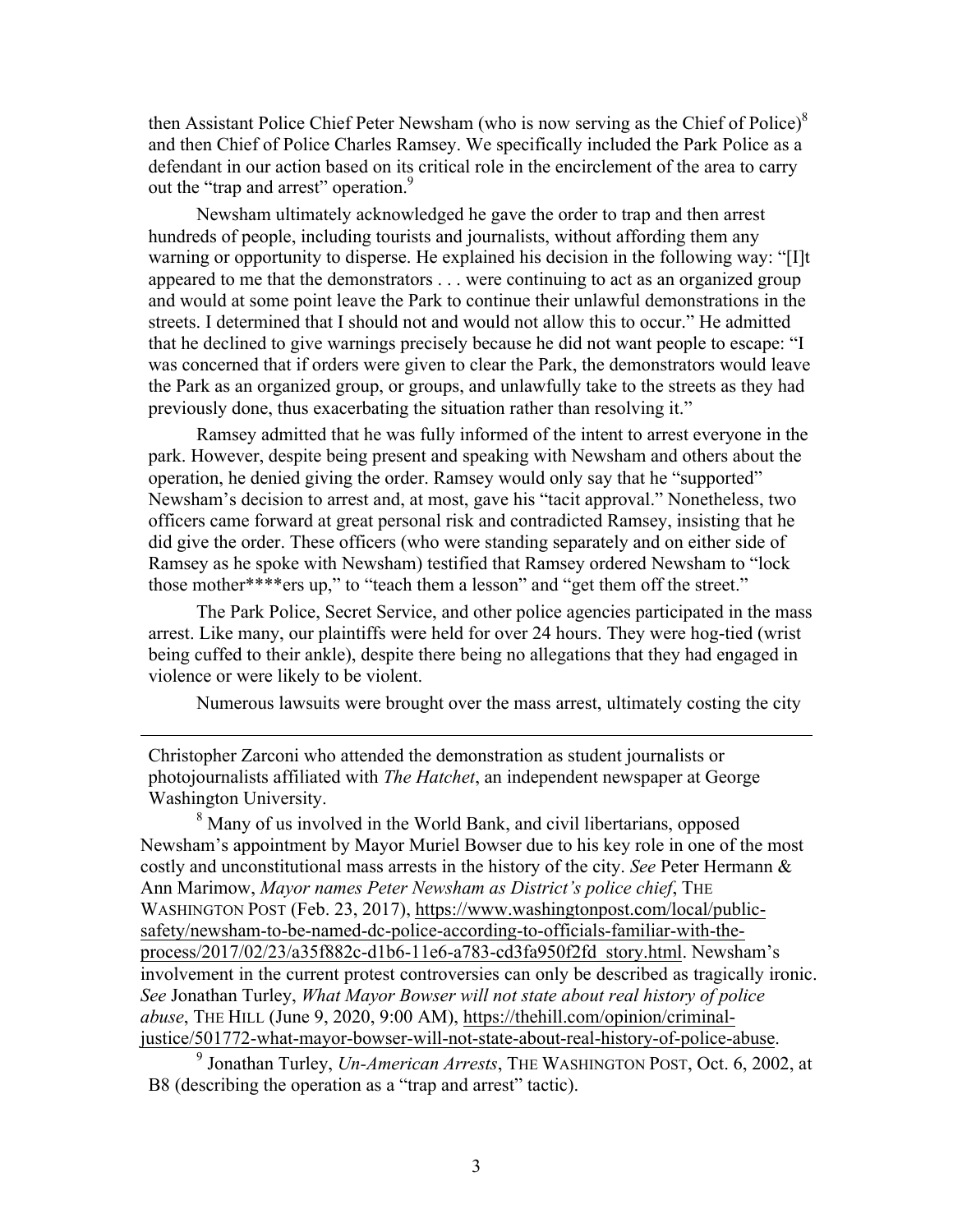millions of dollars in settlements and litigation costs. A settlement reached with some of those other litigants included guidelines for future mass demonstration operations based on litigation. The *Chang* plaintiffs did not agree to such a settlement at the time because we felt that there had not been sufficient accountability for the actions in Pershing Park and we were not satisfied that the guidelines were sufficiently stringent or enforceable. One unresolved issue was the loss of key pieces of evidence in the possession of the District. For example, the "running resume," which contained a record of orders from top officials, was never found. District employees also allegedly gave false declarations and statements to the Court on the existence of different records and their mysterious loss.

The litigation in all of the World Bank protest cases took roughly 14 years before the Honorable Emmet Sullivan of the United States District Court for the District of Columbia. In future mass demonstration events, the court reaffirmed in all of these cases that the Park Police, as well as the MPD, could not enclose or otherwise prevent demonstrators from leaving areas of unlawful gatherings. Warnings were to be repeated three times with sufficient amplification and separation to allow both officers and citizens to understand the order to disperse. Moreover, reasonable exits would be available after warnings are given. The court further emphasized the need for probable cause and the ability to identify the individuals who commit illegal acts before arrests are made.

#### **III. THE LAFAYETTE PARK LITIGATION**

Applying these standards and controlling case law to the Lafayette Park operation can hopefully clarify the legal and policy issues for Congress in addressing the two most important questions (the clearing of the Park and the level of force in the operation). There is however a lingering question about why the clearing of the Park was ordered in the first place. The motivation for such an operation is relevant but not necessarily determinative. If the government has the authority to clear the park, it can usually exercise that authority at its discretion. There would remain, however, the question of the abuse of that discretion.

This controversy has long been framed by one overarching narrative that the park was cleared for a photo op. Shortly after the Park was cleared, President Donald Trump held a photo op outside of St. John's Church. It was widely criticized and I joined in that criticism. Even so, the more salient legal question is whether the park was cleared for the purpose of holding the photo op, as alleged by many in the media. The timing of the operation fueled such speculation. The operation occurred shortly before the 7 p.m. curfew imposed by the city. At 6:29 p.m., Park police and supporting agencies started to move toward the protest line. At around 6:35 p.m., the first deployment of pepper bullets or non-lethal devices were reportedly used to push back the protesters. At 7:02 p.m., President Trump began his walk to the Park and ultimately to the church. By 7:06 p.m., he was holding a bible in his photo op and ultimately called over military and civilian leaders, including Attorney General Barr for pictures.

Given that timeline, it is hardly surprising that people would believe that there was a relationship between the plan for a photo op and the park operation shortly before. It appears, however, that the hundreds of stories claiming that the Park was cleared for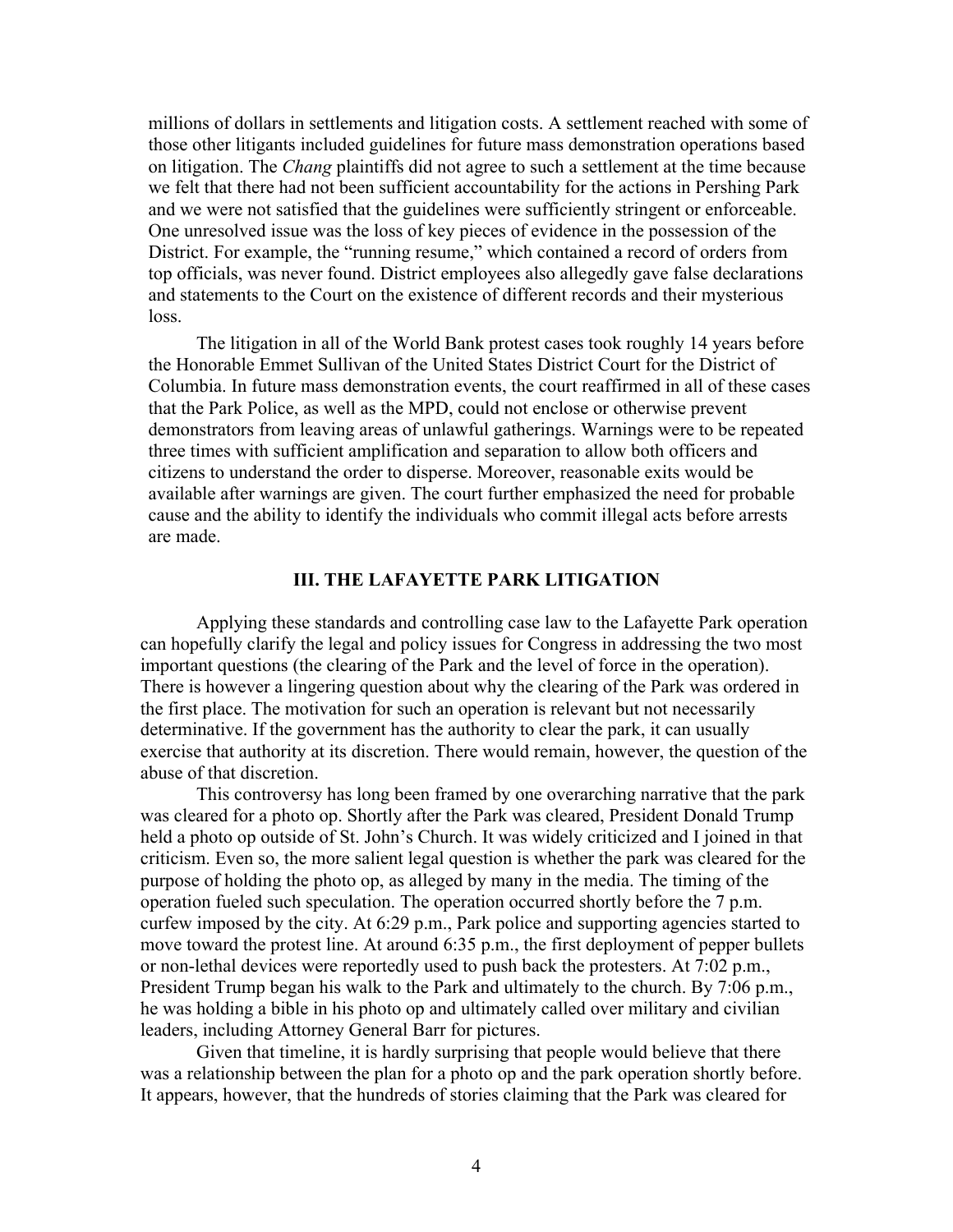the purpose of the photo op may be an example of how "correlation does not imply causation." In other words, the fact that two variables occur in close sequence or association does not mean that one is caused by the other. I do not, however, believe that the record is complete on this question. Assuming that the current record is accurate, the original order to clear the park was not related to the photo op. Yet, there remains an open question as to whether there was any last-minute consideration of a delay in the clearing of the park and whether the photo op was raised as part of such a decision. The D.C. National Guard's arrival appears to have delayed the operation past 5 pm and it is not known if anyone raised the possibility of waiting until the following morning for the fence installation given the size of the crowd in the park. The answer from Attorney General Barr is that he had no such discussion on the photo op and the Park Police appears to have also rejected that possibility. Rather, it appears that, once both the fencing material and the guardsmen were in place, the operation proceeded as planned. Yet, it is a fact that should be clearly established.

It should be obvious that the closing of the park for such a purpose would be as disgraceful as it would be abusive. Indeed, despite knowing Attorney General Barr for many years and testifying at his confirmation hearing in the Senate,  $^{10}$  I would immediately call for him to step down if this operation was ordered simply to give President Trump a photo op in front of the church.

As the record stands, Attorney General Barr and the Park Police have repeatedly denied that the plan to clear the park had anything to do with the photo op.<sup>11</sup> To the contrary, both assert that the plan came from the Park Police long before any photo op was contemplated and Barr has insisted that he was unaware of any such plan by the President. Acting Park Police Chief Gregory T. Monahan has given a detailed account supporting the two reasons for the delay: the arrival of the fencing and the arrival of the personnel needed to clear the park to install the fencing:

"Following the violence that continued on May 30th where officers were hit with bricks and assaulted, the USSS and USPP had initial discussions regarding adjustments to the collective posture in Lafayette Park and potentially obtaining fencing. As violence and destruction continued in Washington, DC, putting both the public and law enforcement at risk, on Sunday, May 31, USSS confirmed with USPP that the anti-scale fencing would be procured and potentially delivered on Monday for installation along H Street.

On Monday, June 1, USPP received confirmation from the USSS that the fencing would be delivered during the day with the expectation of being

https://www.eenews.net/greenwire/stories/1063352991/search?keyword=park+police.

 <sup>10</sup> United States Senate, Committee on the Judiciary, *The Confirmation of William Pelham Barr As Attorney General of the United States Supreme Court*, Jan. 16, 2019 (testimony of Professor Jonathan Turley), available at

https://www.judiciary.senate.gov/imo/media/doc/Turley%20Testimony.pdf. 11 *See* Rob Hotakainen, *Bernhardt defends Park Police actions*, E&E NEWS (June

<sup>8, 2020),</sup>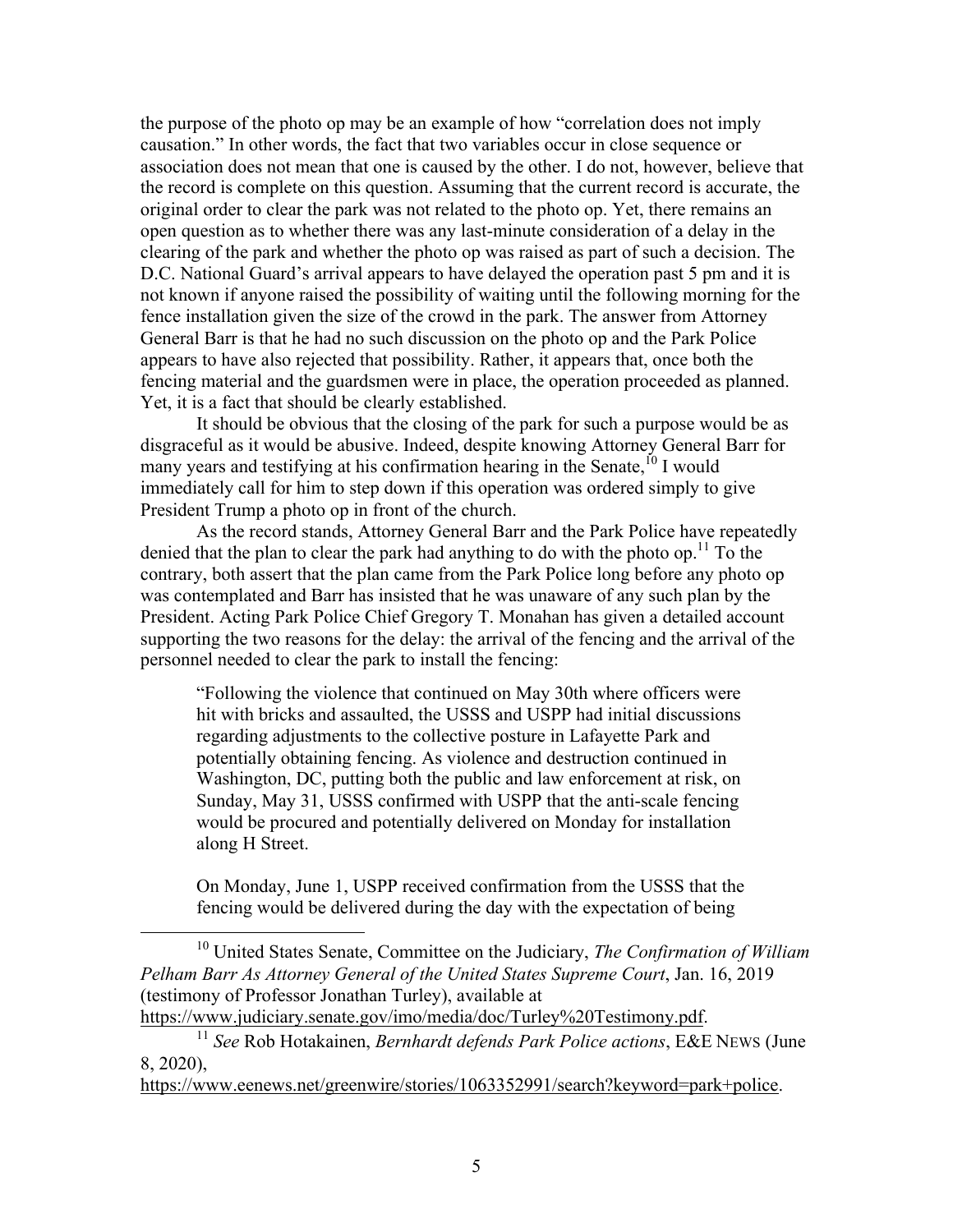installed in the evening. Both agencies concurred with a plan to clear H Street to prevent a repeat of the protestors' attacks and destruction that occurred on Friday, Saturday, and Sunday and to create a safe environment for the fence to be installed. Pedestrians were to be moved from the immediate area of the 1600 block of H Street to the following points: H Street & Connecticut Avenue on the west, 16th & I Streets to the north, H St. east of Vermont Avenue to the east.

The timing of implementing the plan was contingent upon having enough resources on scene. Given that the majority of law enforcement personnel did not report until later in the day, a late afternoon or early evening operation was inevitable."

That account can be easily investigated by reviewing the records documenting the delivery of the fencing and the arrival time of reinforcements.

The underlying violence cited as the reason for the plan can also be investigated. Aside from video evidence, media accounts, and police reports, an objective record is also available based on the injuries recorded on both sides in the Park during the critical period of Saturday through Monday. The government has claimed over 100 federal officers were injured around this time. The Park Police alone has asserted that "51 members of the USPP were injured; of those, 11 were transported to the hospital and released and three were admitted."<sup>12</sup> The government has cited repeated and confirmed incidents of arson and property destruction in and around Lafayette Park. That would be a sufficient and lawful reason to close the park, which has been closed in prior years to protect the park or the White House complex.

The government has also offered a timeline that can be easily verified. Government officials have stated that the plan was discussed two days in advance based on ongoing violence in the park.13 Barr said that he personally witnessed such violence in the park and approved the plan. Barr also said that an order was sent out to all agencies around 2 p.m. Again, he insists that the no one had discussed a visit to the church or the Park by the President with him. Various media organizations have reported sources confirming that the order was unrelated to the photo op outside of St. John's. Absent new evidence that all of these individuals and agencies are lying, the timeline of events would seem to support that the clearing of the Park was not ordered to make way for the Trump

<sup>&</sup>lt;sup>12</sup> Statement From United States Park Police Acting Chief Gregory T. Monahan, June 4, 2020, available at

https://www.nps.gov/subjects/uspp/6\_2\_20\_statement\_from\_acting\_chief\_monahan.htm.

 $13$  Aaron C. Davis, Carol D. Leonnig, Josh Dawsey, & Devlin Barrett, Officials familiar with Lafayette Square confrontation challenge Trump administration claim of what drove aggressive expulsion of protestors, THE WASHINGTON POST (June 14, 2020), https://www.washingtonpost.com/politics/officials-challenge-trump-administrationclaim-of-what-drove-aggressiveexpulsion-of-lafayette-squareprotesters/2020/06/14/f2177e1e-acd4-11ea-a9d9-a81c1a491c52\_story.html.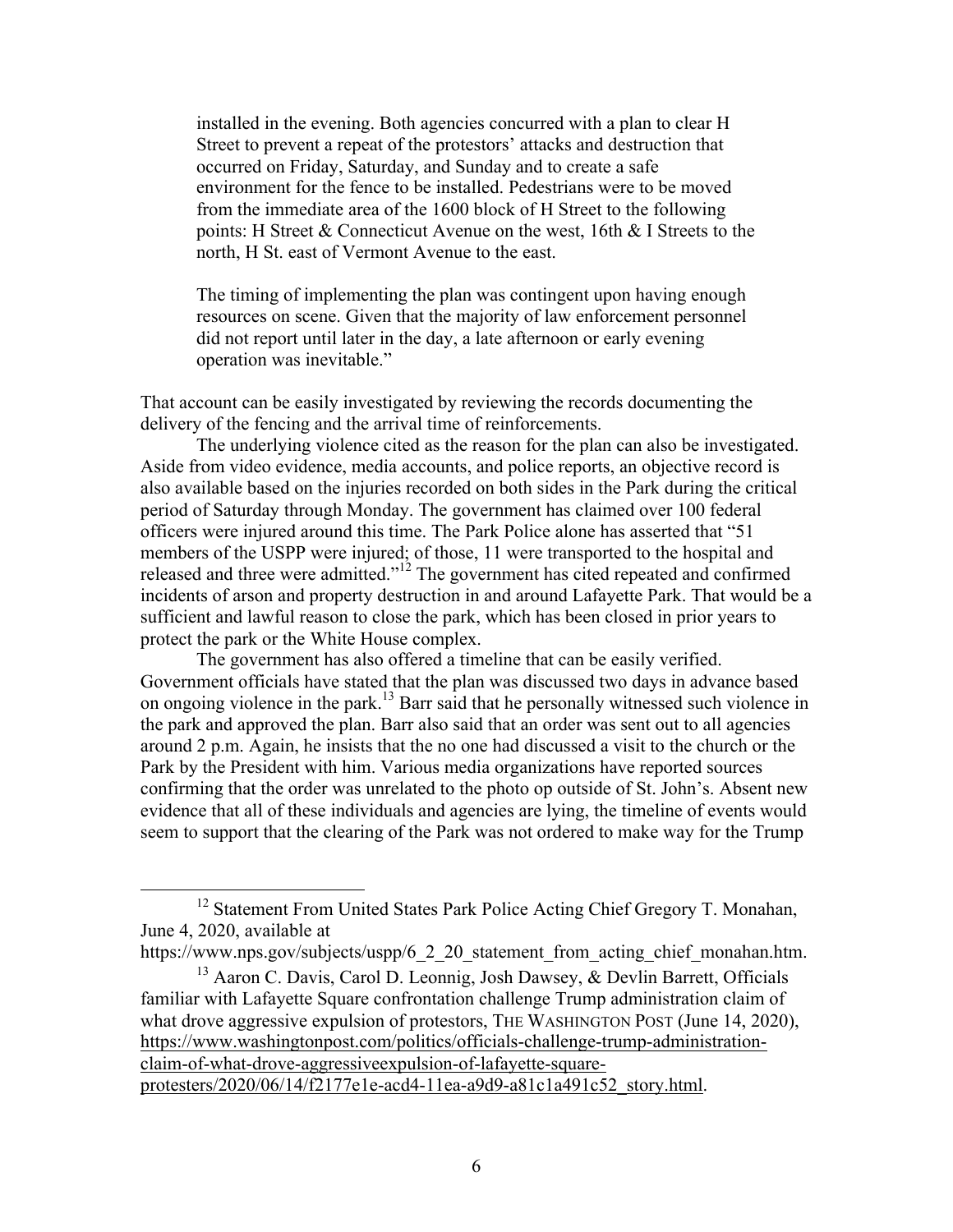photo op.<sup>14</sup> Congress should certainly examine whether these representations are true. The need to confirm the motivation behind the operation is heightened by the abridgment of core free speech rights of protesters who assembled to denounce police abuse. Courts have previously recognized First Amendment claims in similar circumstances.<sup>15</sup>

Congress can play a critical role in resolving this question. However, even assuming that the order to clear the park was unrelated to the photo op (as it currently appears), it may still have been unlawful under the standards laid out in the World Bank litigation and other controlling case law. It is to those questions that I now turn.

### **A. The Clearing Of Lafayette Park**

Any court reviewing the decision to clear Lafayette Park will start with several established framing elements. First, the demonstration took place on federal land near an area (the White House) that is afforded particularly high levels of security. Second, this was a demonstration that was proceeding without a permit or permission from the federal government. Third, there was a high level of injuries to federal officers and property destruction in the prior 24 hours. Those facts ordinarily give the government the discretion to order people from the federal property at its discretion. The actual dispersal actions at issue appear to have lasted less than 30 minutes and did not result in arrests.<sup>16</sup> On the current record, the order approved Monday morning to clear the park to install fencing is likely to be viewed as lawful and within the discretion of the government.

These facts, however, do not give the government carte blanche to clear the park in any manner that it desires. As stated by the court in the Pershing Park litigation, Park Police are supposed to give protesters a minimum of three audible warnings that are both amplified and spaced apart. This is meant to give protesters notice that they are in violation of the law and facing arrest. The Park Police must also give reasonable avenues for the crowd to disperse in accordance with such instructions. In the World Bank litigation, it was confirmed that no warnings were given and thus no probable cause was

<sup>&</sup>lt;sup>14</sup> Dalton Bennett, Sarah Cahlan, Aaron C. Davis & Joyce Lee, The crackdown before Trump's photo op, THE WASHINGTON POST (June 14, 2020), https://www.washingtonpost.com/investigations/2020/06/08/timeline-trump-churchphoto-op/?arc404=true. 15 *See, e.g.*, Dellums v. Powell, 566 F. 2d 167, 194 (D.C. Cir. 1977) (recognizing

a cause of action under the Constitution for the violation of the First Amendment rights of both individuals demonstrating at the U.S. Capital and a congressman addressing the demonstrators); Gibson v. United States, 781 F.2d 1334 (9th Cir. 1986), cert. denied, 479 U.S. 1054 (1987) (finding that a claim against Federal Bureau of Investigation agents who impermissibly curbed plaintiff's protected speech was properly cognizable as a *Bivens*-type action under the First Amendment).

<sup>&</sup>lt;sup>16</sup> Reviewing various government and media timelines, it seems to me that, if (as likely) the warnings were spaced apart by a couple minutes at a minimum, the time from the movement of the line to the securing of the park was likely around 25 minutes. However, it seems unlikely that it was much longer than 30 minutes.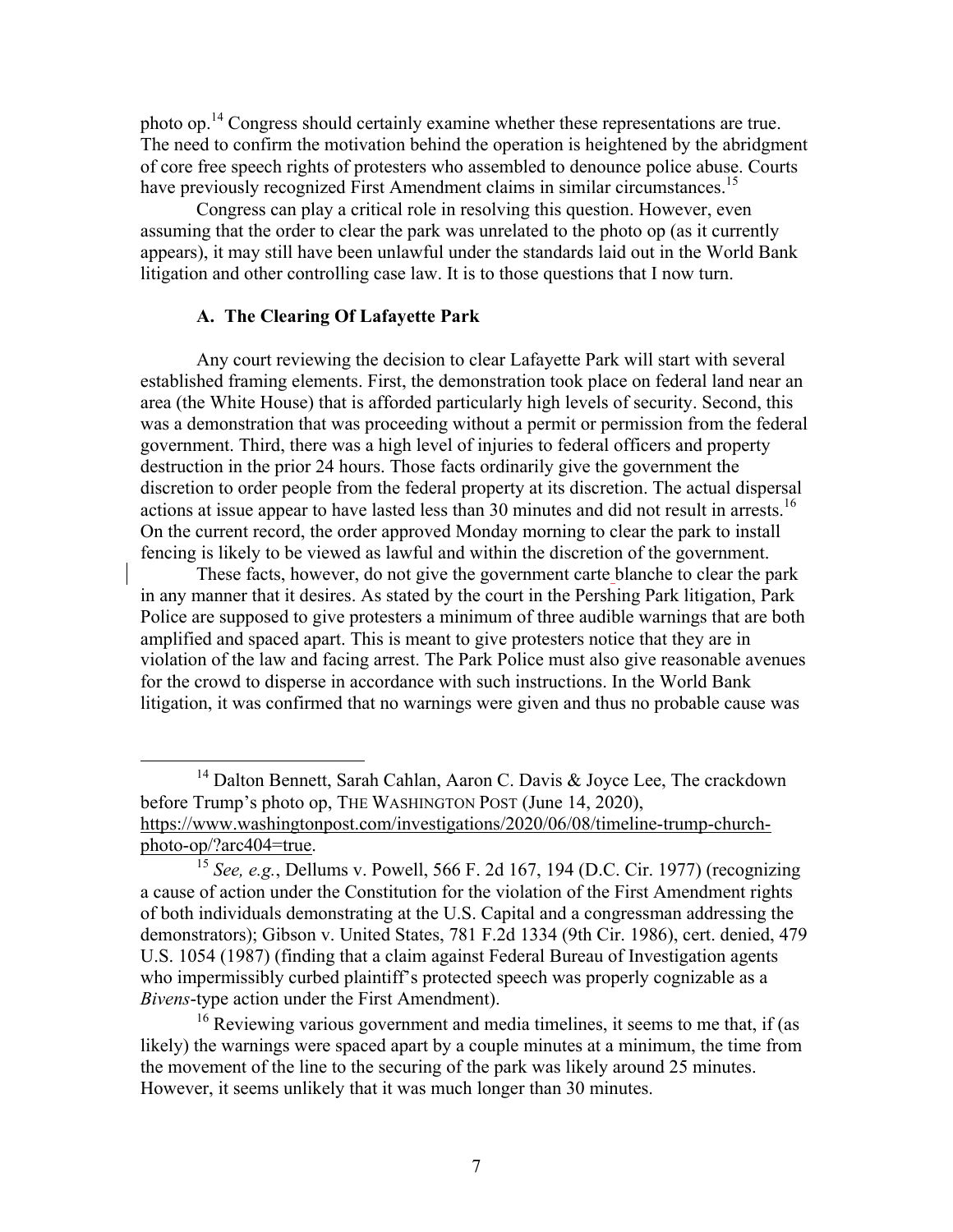established for the arrests.<sup>17</sup> The Court enforced "the binding authority in this Circuit," established by *Dellums v. Powell,* that there is a "'bright-line rule' that groups with nonviolent or obstruction individuals may not be arrested as a group 'without fair warning or notice and the opportunity to come into compliance and disperse.<sup>"18</sup>

In this case, no arrests were made but there is still a requirement for warnings under the guidelines. The Park Police has stated that it complied with these guidelines. Here is the official response:

"On Monday, June 1, the USPP worked with the United States Secret Service to have temporary fencing installed inside Lafayette Park. At approximately 6:33 pm, violent protestors on H Street NW began throwing projectiles including bricks, frozen water bottles and caustic liquids. The protestors also climbed onto a historic building at the north end of Lafayette Park that was destroyed by arson days prior. Intelligence had revealed calls for violence against the police, and officers found caches of glass bottles, baseball bats and metal poles hidden along the street.

To curtail the violence that was underway, the USPP, following established policy, issued three warnings over a loudspeaker to alert demonstrators on H Street to evacuate the area. Horse mounted patrol, Civil Disturbance Units and additional personnel were used to clear the area. As many of the protestors became more combative, continued to throw projectiles, and attempted to grab officers' weapons, officers then employed the use of smoke canisters and pepper balls. USPP officers and other assisting law enforcement partners did not use tear gas or OC Skat Shells to close the area at Lafayette Park. Subsequently, the fence was installed."

Various media outlets have confirmed hearing one or more warnings<sup>19</sup> and some members of the crowd were reportedly moving back. Moreover, the line of officers did not appear to encircle the protesters so individuals could disperse. Congress should confirm that the Park Police used a sufficient amplification system, like the Long Range Acoustic Device  $(LRAD)^{20}$ , and that the warnings were sufficiently clear and spaced

17 Barham v. Ramsey, 434 F.3d 565, 573 (D.C. Cir. 2006).

<sup>18</sup> Barham v. Ramsey, 338 F. Supp. 2d 48, 58 (D.D.C. 2004) (citing Dellums v. Powell 566 F.2d 167 (D.C. Cir. 1977)).

<sup>19</sup> See, e.g., Karl Gelles, *how police pushed aside protesters ahead of Trump's controversial church photo*, USA TODAY (June 11, 2020, 1:15 PM), https://www.usatoday.com/in-depth/graphics/2020/06/05/george-floyd-protests-trumpchurch-photo-curfew-park/3127684001/.

 $20$  LRAD is used by the Park Police and is an extremely powerful system for such warnings. The LRAD 100X unit, for example, is  $20 - 30$  decibels louder than typical vehicle-based P.A. systems that were once commonly used for dispersal orders. *See*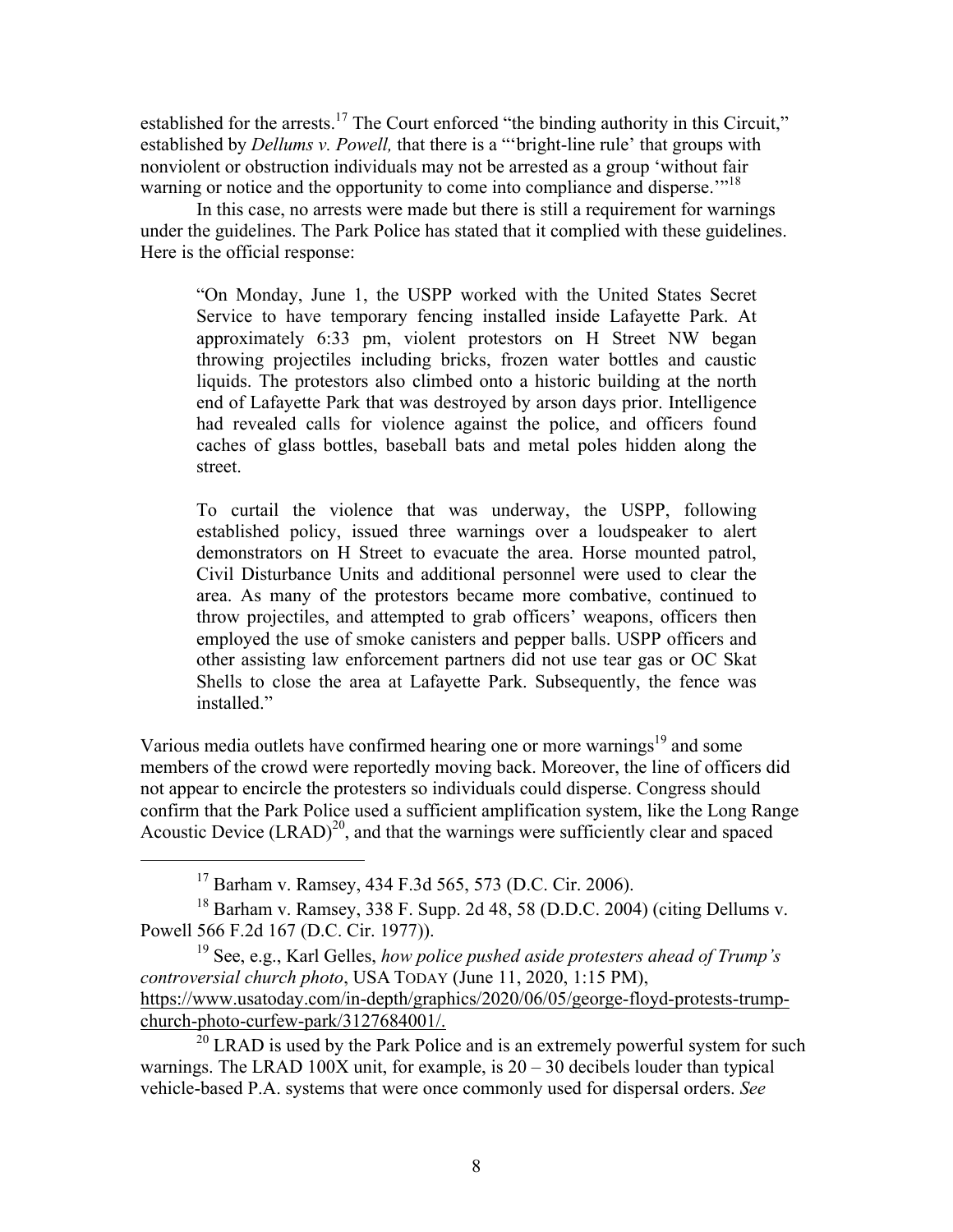apart. If that did occur in Lafayette Park, a court would likely hold that the park could be cleared so long as at least three warnings were given and protestors were provided an opportunity to disperse.

# **B. The Use of Pepper Balls and Other Means in The Operation**

If the government is found to have told the truth about providing warnings and a reasonable opportunity for dispersal, there remains the question of the means used for the clearing operation. On this point, there is a factual dispute over the use of what witnesses described as "tear gas." Attorney General Barr has said that he did not give the order to disperse the crowd but supported the decision made by Park Police to use dispersal tactics if necessary. He and the Park Police insisted that no tear gas or "OC Skat shells" were used in the operation as opposed to smoke canisters and pepper balls, though a spokesman later said that pepper spray has the same effect as tear gas.<sup>21</sup>The debate has turned into a debate over the colloquial versus technical uses of the term "tear gas," which may not be determinative to our analysis. Officials insist that they did not deploy CN and CS (or 2-chlorobenzalmalononitrile products), defined by the Centers for Disease Control and Prevention as the "most common" forms of tear gases. The government refers to "pepper spray" as a "riot control agent." One photo purportedly shows a clearly labeled "Skat Shell OC."<sup>22</sup> Oleoresin Capsicum refers to an irritant derived from pepper plants but it has the same effect of what people associate with tear gas. Congress should be able to confirm if the Park Police has misrepresented the devices used in the operation. However, the agencies have continued to maintain, including in communications with Congress, that no tear gas was used in the operation.

For the purposes of legal analysis, the technical distinction may prove less important to the conclusions. Courts often group the use of tear gas and pepper spray together in court orders. The question is whether it was lawful to use non-lethal devices ranging from possible smoke canisters to pepper balls to tear gas. That question is likely to turn on the far more significant conflict in the accounts of the violence level in the park. In reviewing video footage, there was clearly significant violence in the park in the preceding days. On the day of the operation, some protestors could be seen throwing projectiles at officers. However, the crowd appeared largely peaceful, an impression reaffirmed by journalists in the crowd.

https://genasys.com/lrad\_products/lrad-100x/. The LRAD system has a range that far exceeds the relatively small space of the Park. However, cancelling noise of protests can defeat even the best system, which is why three warnings are required.

<sup>21</sup> Rebecca Beitsch, *U.S. Park Police Say It Was A Mistake To Say No Tear Gas Was Used In Lafayette Park*, THE HILL (June 5, 2020, 3:11 PM), https://thehill.com/homenews/administration/501372-us-park-police-say-it-was-amistake-to-say-no-tear-gas-was-used-in (quoting Park Police spokesman Sgt. Eduardo Delgado as saying "I'm not going to say that pepper balls don't irritate you. I'm not saying it's not a tear gas, but I'm just saying we use a pepper ball that shoots a powder.").

<sup>22</sup> *Id.*

1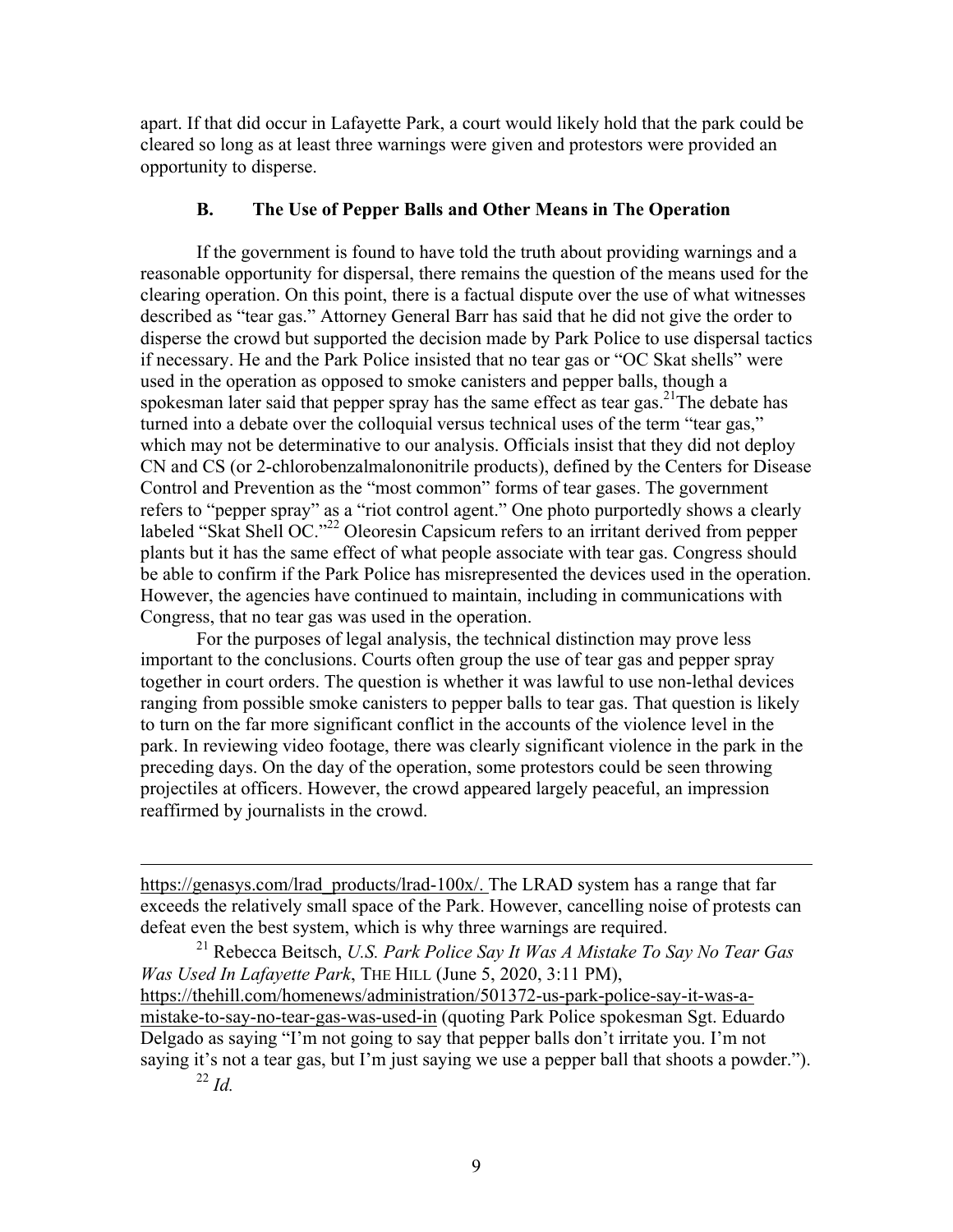Courts tend to defer to law enforcement in circumstances where they face immediate threats to their safety or the safety of others.<sup>23</sup> The Supreme Court has stressed that officers are often "forced to make split-second judgments [] in circumstances that are tense, uncertain, and rapidly evolving."<sup>24</sup> Under a fourth amendment analysis, such use of force must be shown to be "objectively unreasonable."25 Objective unreasonableness is in turn "judged from the perspective of a reasonable officer on the scene," in light of "the facts and circumstances of each particular case, including the severity of the crime at issue, whether the suspect poses an immediate threat to the safety of the officers or others, and whether he is actively resisting arrest or attempting to evade arrest by flight." $^{26}$ 

The *Graham* analysis has been applied to the use of non-lethal devices by police. For example, in *Fogarty v. Gallegos*, the Tenth Circuit found such use to be unreasonable, noting:

"With respect to the use of pepper balls and tear gas, we acknowledge that our precedential opinions have not directly addressed the Fourth Amendment implications of what defendants call 'less lethal' munitions. Nevertheless, a reasonable officer would have been on notice that the Graham inquiry applies to the use of these methods just as with any other type of pain-inflicting compliance technique. We find it persuasive that, in prior cases, we have assumed that the use of mace and pepper spray could constitute excessive force."<sup>27</sup>

An important distinction comes into play at this point in the analysis. In this case, the officers were using the force to disperse a crowd rather than deter or control an individual. Attorney General Barr has stated that the Park Police made this decision but that they had the authority to do so when faced with violent opposition. In videos, the crowd as a whole appears in flux with some responding to the dispersal order and others not responding, including a few seen resisting or obstructing the advancing line of officers.

<sup>&</sup>lt;sup>23</sup> See, e.g., Bell v. Irwin, 321 F.3d 637, 640 (7th Cir. 2003) ("It is easy in retrospect to say that officers should have waited, or should have used some other maneuver ... but the fourth amendment does not require second guessing if a reasonable officer making decisions under uncertainty and the press of time would have perceived a need to act."); Mitchell v. City of Indianapolis, No. 1:18-cv-00232-SEB-TAB, 2020 U.S. Dist. LEXIS 55274, at \*1 (S.D. Ind. Mar. 31, 2020) (Under the circumstances, a reasonable officer could have also reasonably concluded… that lesser uses of force, including physically removing [the suspect], would be both less effective at securing compliance and more dangerous for the Officers.").

<sup>24</sup> Graham v. Connor, 490 U.S. 386, 397 (1989).

<sup>25</sup> *Id.* at 397.

<sup>26</sup> *Id*. at 396.

<sup>27</sup> Fogarty v. Gallegos, 523 F.3d 1147, 1161 (10th Cir. 2008).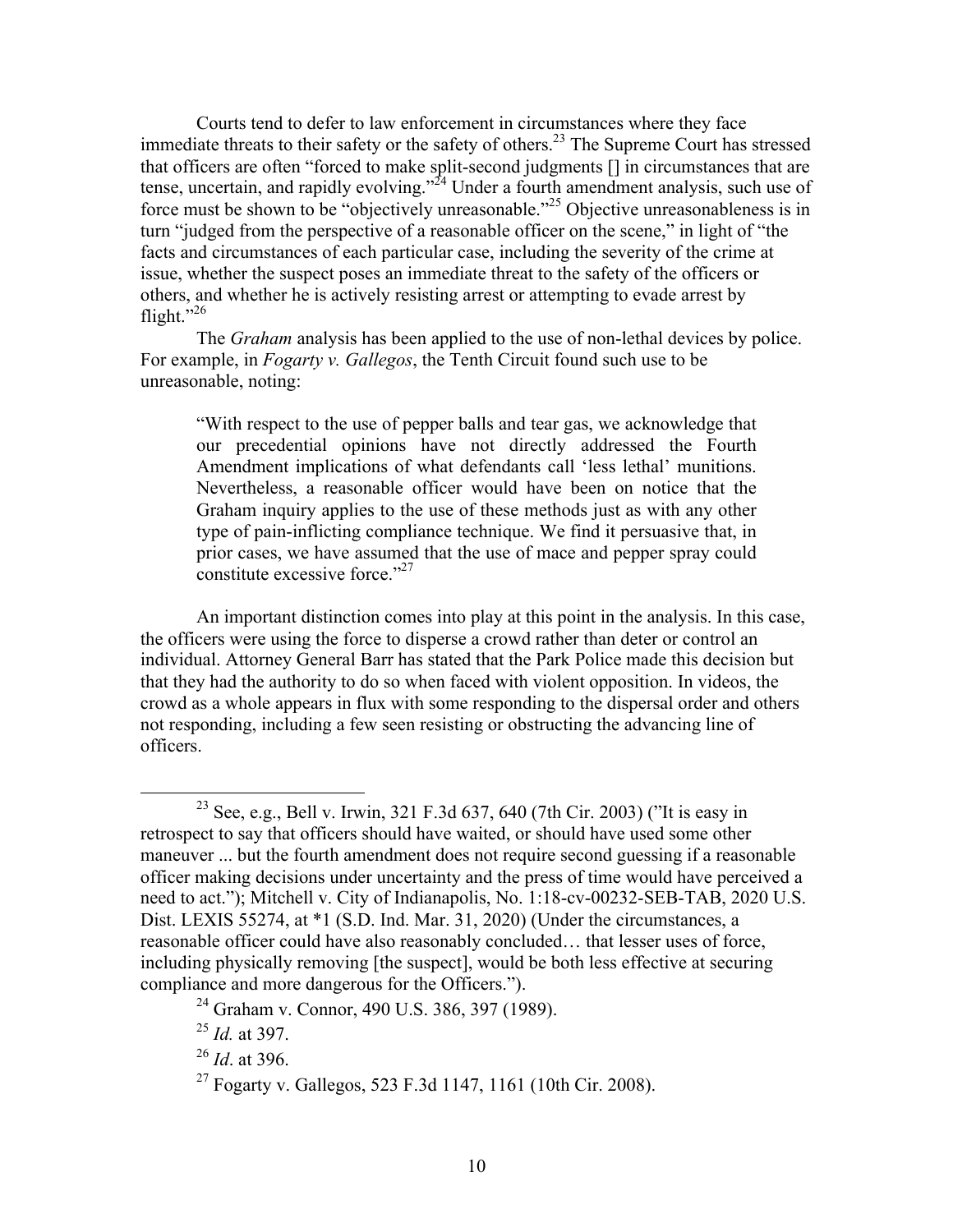There are comparatively few cases on the use of pepper spray to disperse crowds than there are individual cases of alleged excessive use of force. Some cases support the claim of the journalists in this case. In reviewing the attack on Amelia Brace and her colleagues at Seven Network, I cannot see any conceivable justification for the police conduct. This is not the first such attack on journalists. A similar case was litigated recently in *Quraishi v. St. Charles Cty.,* where police fired rubber bullets and tear gas at Al Jazeera America journalists reporting on the events in Ferguson on August 13, 2014. The court ruled that it would obviously be unreasonable for the police to deploy tear gas against non-violent individuals who are also not committing a crime.<sup>28</sup> Likewise, prior cases have distinguished between people who are agitating and those observing or recording scenes. In Jones v. City of Minneapolis, the district court granted summary judgment against plaintiffs' claims of excessive force when the officers used mace on a crowd because the crowd "[tried] to restrict their movement," someone throw a "glass of booze" in one officer's face, and the police believed they were responding to an officer in distress.<sup>29</sup> However, the court refused to dismiss the claims of a videographer who was individually assaulted by police.<sup>30</sup> Courts have also refused to dismiss cases as categorically barred under immunity arguments in such cases.<sup>31</sup>

However, the use of pepper spray is subject to a reasonableness standard based on the totality of the circumstances in a given case, such as the use of pepper balls fired into crowds.<sup>32</sup> Courts have upheld the use of forms of gas or pepper sprays to generally repel or disperse unruly crowds. 33

There are cases, including some recent holdings, where courts reject the use of such devices against an entire demonstration as opposed to individual violent demonstrators. Courts have held that the proper response to violent individuals is to arrest those individuals rather than to generally deploy tear gas or other irritants. This is

<sup>29</sup> Jones v. City of Minneapolis, No. 04-4856 (DWF/AJB), 2007 U.S. Dist. LEXIS 56280, at \*10–11 (D. Minn. Aug. 1, 2007), aff'd 337 F. App'x 596 (8th Cir. 2009). *30Id.* at \*27–28.

<sup>31</sup> *See, e.g*., Lamb v. City of Decatur, 947 F. Supp. 1261 (C.D. Ill. 1996) (rejecting qualified immunity claims under 42 U.S.C.A. § 1983); Nelson v. City of Davis, 2012 WL 2821931 (9th Cir. 2012).

 $32$  See, e.g., Buck v. City of Albuquerque, 549 F.3d 1269 (10th Cir. 2008).

<sup>33</sup> *See, e.g.*, Dalrymple v. United States, 460 F.3d 1318, 1327–28 (11th Cir. 2006) ("Based on these undisputed findings of fact, we agree with the district court that [the demonstrator surging towards the front of the barricade while throwing objects including rocks, bottles, a stool, and coolers at the agents] justified the use of either pepper spray or tear gas and was objectively reasonable under the circumstances."); Young v. Akal, 985 F. Supp. 2d 785, 803 (W.D. La. 2013) ("Given the crowd's refusal to adhere to the officers' warnings [over four hours], this Court concludes the deputies acted within their authority to disperse the crowd with tear gas in order to unblock the streets and remove the hazards to others.").

<sup>&</sup>lt;sup>28</sup> Quraishi v. St. Charles Cty., No. 4:16-CV-1320 NAB, 2019 U.S. Dist. LEXIS 97254, at \*1327–28 (E.D. Mo. June 10, 2019).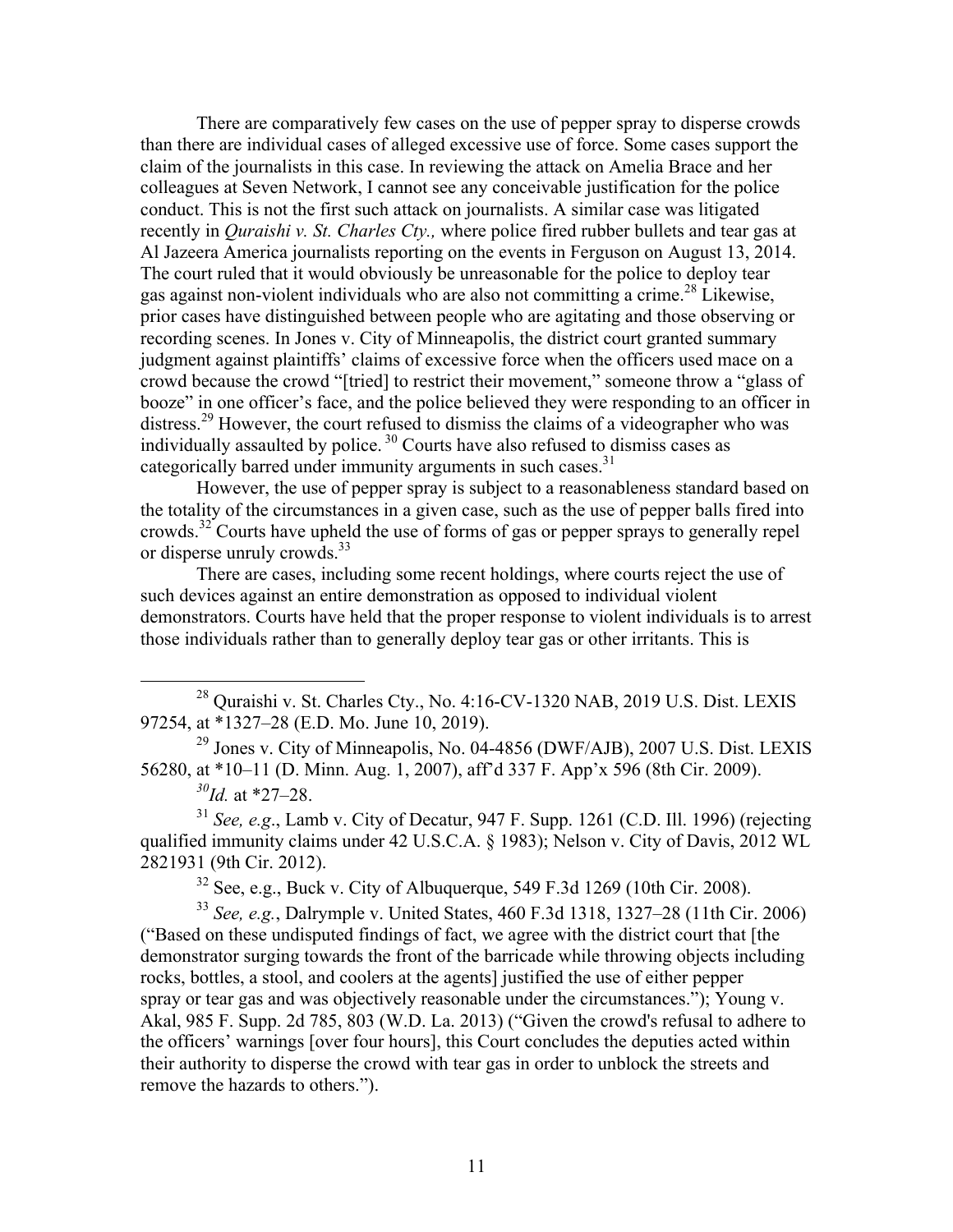particularly the case with regard to dispersing crowds engaged in free speech activities. In *Collins v. Jordan*, the Ninth Circuit held "the proper response to potential and actual violence is for the government to ensure an adequate police presence, and to arrest those who actually engage in such conduct, rather than to suppress legitimate First Amendment conduct as a prophylactic measure."<sup>34</sup> Pepper ball devices have been specifically flagged as causing added risks in crowded conditions. In *Nelson v. City of Davis*, the Ninth Circuit observed:

"The dual nature of the pepperball projectile creates additional risks not present with a strictly projectile object . . . [n]onetheless, even if considered as a purely projectile object, the officers in this case were aware that pepperballs fired from their guns could, as in this instance, cause substantial harm, and that there was a substantial risk of hitting individuals in vulnerable areas given the inability to accurately target their weapons at the distance at which they fired them . . . [A] reasonable officer would have known that firing projectiles, including pepperballs, in the direction of individuals suspected of, at most, minor crimes, who posed no threat to the officers or others, and who engaged in only passive resistance, was unreasonable."<sup>35</sup>

Recently, a Seattle court banned the use of tear gas, despite evidence from police of "significant arson events, assaults on civilians and officers, as well as wide-spread looting and property destruction."<sup>36</sup> The Court issued the temporary restraining order even though it acknowledged that "This, no doubt, poses a serious threat to officer life and safety." The Seattle case notably included both tear gas and pepper spray within its injunction. The court defined the scope of the injunction as:

"(1) any chemical irritant such as and including CS Gas ("tear gas") and OC spray ("pepper spray") and (2) any projectile such as and including flash-bang grenades, "pepper balls," "blast balls," rubber bullets, and foam-tip projectiles. This Order does not preclude individual officers from taking necessary, reasonable, proportional, and targeted action to protect against a specific imminent threat of physical harm to themselves or identifiable others or to respond to specific acts of violence or destruction of property. Further, tear gas may be used only if (a) efforts to subdue a threat by using alternative crowd measures, including pepper spray, as permitted by this paragraph, have been exhausted and ineffective and (b) SPD's Chief of Police has determined that use of tear gas is the only reasonable alternative available."

 <sup>34</sup> Collins v. Jordan, 110 F.3d 1363, 1372 (9th Cir. 1996).

<sup>35</sup> Nelson v. City of Davis, 685 F.3d 867, 885–86 (9th Cir. 2012).

<sup>36</sup> Black Lives Matter v. City of Seattle, 2:20-cv-00887-RAJ, 2020 U.S. Dist. LEXIS 103346, at \*9 (W.D. Wash. June 12, 2020).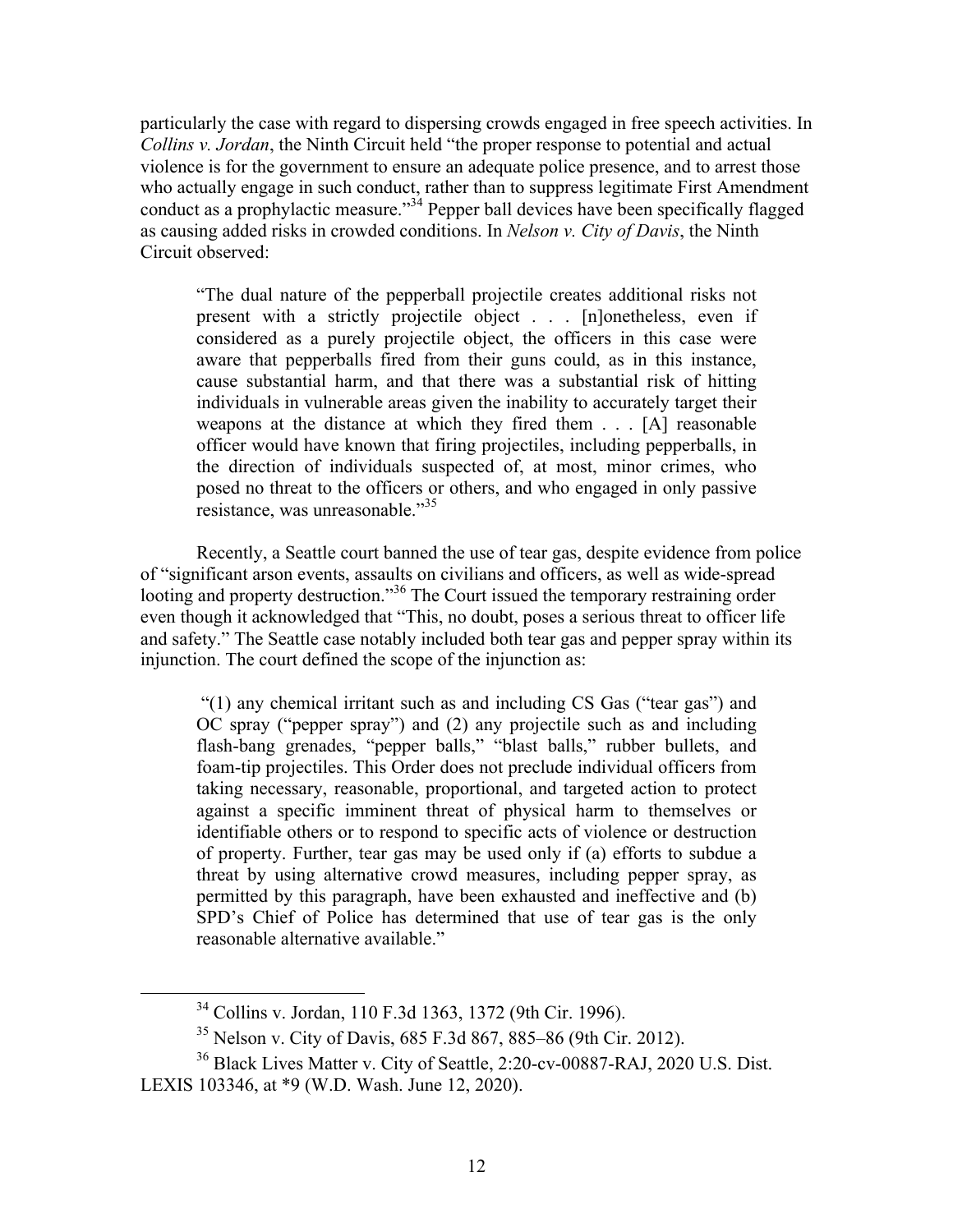Likewise, in another recent decision, a federal district court rejected the use of tear gas even when police submitted evidence of "the breaking of the windows of the Justice Center and other buildings, setting off fireworks, property destruction, looting, setting fires in the Justice Center and other areas of downtown, throwing and launching deadly projectiles at the police, and attempting to dismantle a fence put up to protect the Justice Center."<sup>37</sup> The court order that "[Portland Police Bureau] be restricted from using tear gas or its equivalent except as provided by its own rules generally.<sup>38</sup> In addition, tear gas use was limited to situations in which the lives or safety of the public or the police are at risk, including the lives and safety of "those housed at the Justice Center."39 It expressly barred the use of "[t]ear gas … to disperse crowds where there is no or little risk of injury."  $40$ 

A similar order was imposed in Denver where the court enjoined the use of tear gas and pepper spray after seeing videotapes "in which officers used pepper-spray on individual demonstrators who appeared to be standing peacefully, some of whom were speaking to or yelling at officers, none of whom appeared to be engaging in violence or destructive behavior."<sup>41</sup> The Court however did allow the use of tear gas and pepper spray when a senior officer gives such an order "in response to specific acts of violence or destruction of property that the command officer has personally witnessed." The court specifically allows for such use "after an order to disperse is issued" and "[a]ny and all orders to disperse must be followed with adequate time for the intended audience to comply, and officers must leave room for safe egress." The Park Police has already argued that such criteria were fulfilled.

Attorney General Barr has stated that he approved the plan but did not give specific or "tactical" dispersal orders, including the use of the pepper balls.<sup>42</sup> The position of the Park Police is that officers on the scene made these decisions based on specific resistance and not a general use of non-lethal agents. The Park Police said that smoke canisters and pepper balls were used when officers reported protesters grabbing their weapons and throwing projectiles at them. In other words, the position of the government is likely to be that the use of the agents was defensive and not offensive in this circumstance. That is challenged by witnesses and journalists who allege virtually random use of pepper balls and canisters.

 $37$  Don't Shoot Portland v. City of Portland, No. 3:20-cv-00917-HZ, 2020 U.S. Dist. LEXIS 100801, at \*11–12 (D. Or. June 9, 2020).

<sup>38</sup> *Id.* at \*13.

<sup>39</sup> *Id.*

<sup>40</sup> *Id.*

<sup>41</sup> Abay v. City of Denver, No. 20-cv-01616-RBJ, 2020 U.S. Dist. LEXIS 99523, at \*3 (D. Colo. June 5, 2020).

<sup>42</sup> Tal Axelrod, *Barr says he didn't give 'tactical command' to clear Lafayette protesters*, THE HILL (June 5, 2020, 10:33 PM),

https://thehill.com/homenews/administration/501448-barr-says-he-didnt-give-tacticalcommand-to-clear-lafayette-protester.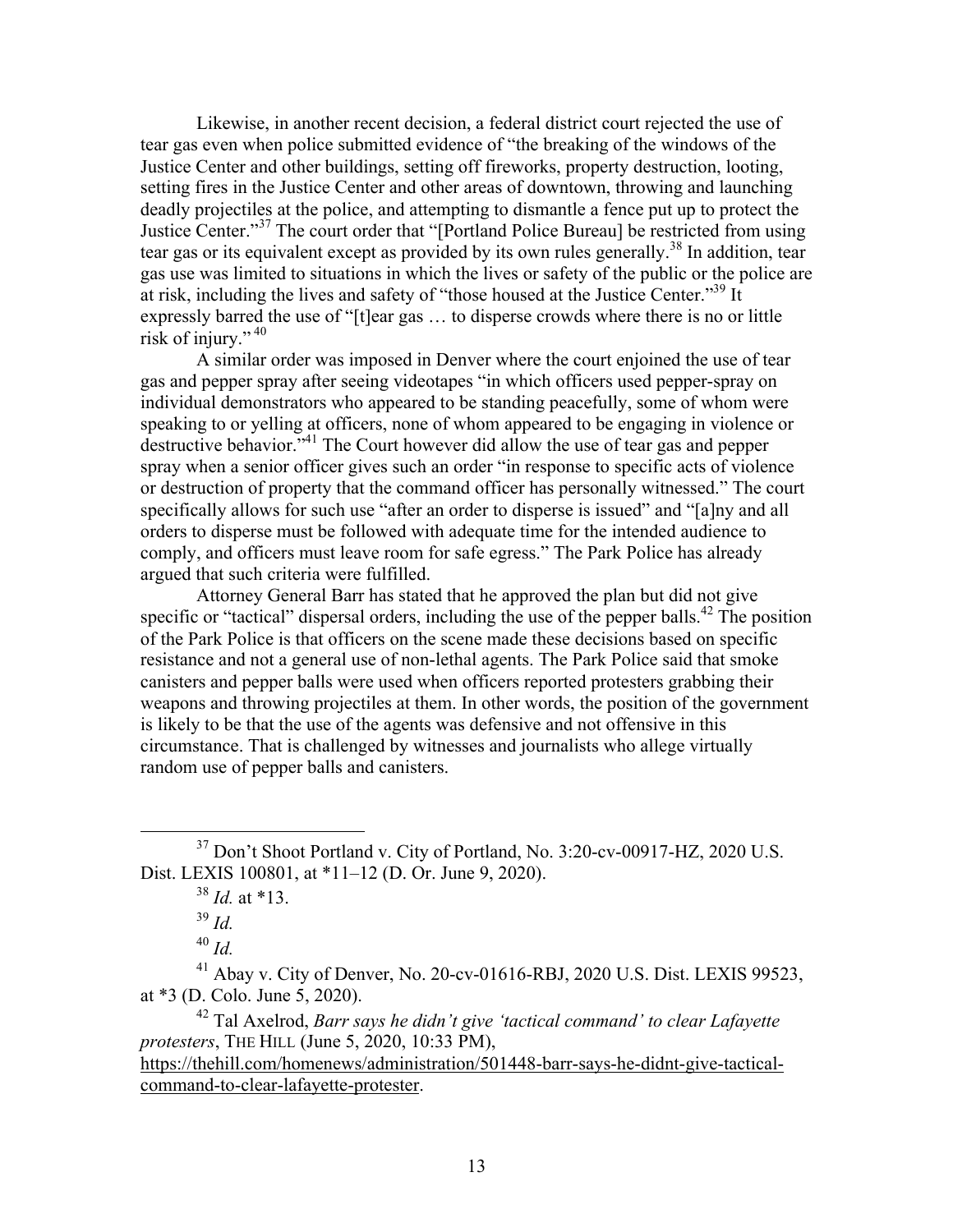The reasonableness of that response is likely to turn on the record now being created in this and other forums. The government has produced reports of a high degree of injuries, including hospitalizations, of federal officers in this area. It can also show that serious property damage, including arson, had already taken place just the day before in the Park. It can also show that property damage has continued with the defacing and attempted destruction of the iconic Andrew Jackson statue in Lafayette Park just a few days ago.<sup>43</sup> The St. John's Church itself was again vandalized and, reportedly with the support of the church, was also cordoned off with the same fencing erected around Lafayette Park to protect it against further damage.<sup>44</sup> Moreover, there are statements from the Attorney General and high-ranking federal officials that on the day of the clearing, officers were injured and one may have been hospitalized before the decision to clear the park. The fact is that the record of law enforcement injuries, arson, and property damage contradict a claim of entirely peaceful protests on that weekend or Monday night, including media reports. $45$ 

A glimpse at the likely government record for trial was supplied by Department of the Interior Secretary David Bernhardt, who has described the prior two days leading to the clearing of the Park. That includes violence on the Saturday before the arson at St. John's and other damage on Sunday:

"Beginning on Saturday, May 30, 2020, the USPP were under a state of siege, and routinely subject to attack by violent crowds. The incidents are numerous and include USPP officers having their police cars vandalized; being subject to bombardment by lighted flares, Molotov cocktails, rocks, bricks, bottles and other projectiles; and physical assault so violent that to date over 50 area law enforcement officers have been injured . . . [to]

 <sup>43</sup> Fredrick Kiunkle, Susan, Svrluga, & Justin Jouvenal, Police thwart attempt by protestors to topple statue of Andrew Jackson near White House, THE WASHINGTON POST (June 23, 2020), https://www.washingtonpost.com/local/public-safety/dc-police-andprotesters-square-off-near-whitehouse/2020/06/22/cec8c88c-b4c7-11ea-a510- 55bf26485c93\_story.html. Of course, the Jackson incident cuts both ways. It shows that these are not purely peaceful demonstrations, but it also shows that the federal officers were able to regain control of the area without the use of the prior level of force. The Park Police is likely to argue that it did not encounter the same level of resistance around the Jackson statue.

<sup>44</sup> Egan Millard, St. John's church in Washington Vandalized Again, EPISCOPAL NEWS SERVICE (June 23, 2020), https://www.episcopalnewsservice.org/2020/06/23/stjohns-church-in-washington-vandalized-again/.

<sup>45</sup> Marissa J. Lang, Michael E. Miller, Hannah Natanson & Peter Jamison, Tensions between police and protesters flares in front of the White House before vandalism and sporadic fires, THE WASHINGTON POST (May 31, 2020, 2:32 AM), https://www.washingtonpost.com/local/public-safety/trump-accuses-dc-mayor-of-

refusing-to-help-secret-service-at-white-house-demonstration-over-killing-of-georgefloyd/2020/05/30/9bb59212-a276-11ea-9590-1858a893bd59\_story.html.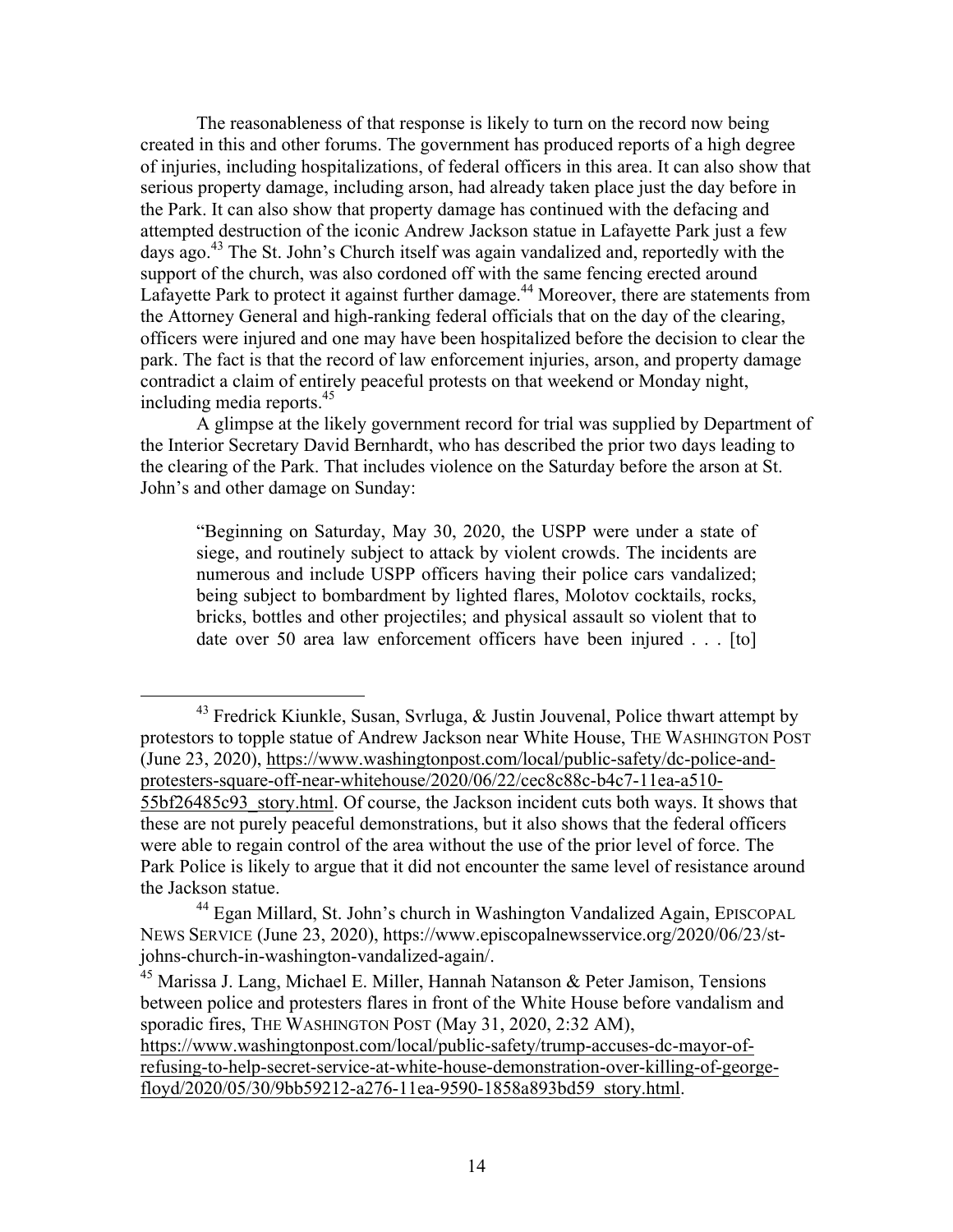include[] one USPP officer so violently attacked that he required emergency surgery."<sup>46</sup>

The current record would make it unlikely that the court would treat these demonstrations as entirely peaceful. However, the real significance of this information will only be established when we look at the specific pattern of injuries over the course of the three days and particularly those occurring on Monday before the decision to order the operation to move forward with the clearing of the Park.

## **C. Summary**

There are significant and troubling issues to be addressed over the operation at Lafayette Park. If we are to effectively address those issues, we need to speak frankly about the record as it stands today, particularly in terms of how a court might view these facts. First, the widespread claim that the Park was cleared for the Trump photo op is currently unsupported and contradicted by the available evidence. Second, it does not appear that tear gas was employed on protesters, though it has been confirmed that pepper balls with similar effects were used. Third, it is not true that the protests in the Lafayette Park were entirely peaceful. There was extensive property damage, serious arson crimes, and continuing attacks on federal law enforcement on Saturday, Sunday, and Monday. Finally, it is also true that most of the protestors in the Park on Monday evening were peaceful. Our understanding of these facts may of course change as a result of this and other investigations. Yet, it is important to focus on what we know and do not know in addressing legal and policy questions going forward.

A court is likely to find that a plan to close off the park submitted on Sunday night and approved Monday morning was within the legal discretion of the government. It is also likely to recognize that there was some exigency in the operation to install the fencing due to the proximity to the White House. Given that mixed record, a constitutional challenge to the decision to clear the park is unlikely to succeed absent new countervailing evidence. A challenge to the use of pepper balls as a general means for crowd dispersal could be a closer issue, but might still favor the Park Police absent additional information on the issues discussed above. From what I can deduce from video footage and timelines, the actual clearing maneuver (from the line movement to the establishment of a perimeter line) in the park lasted less than 30 minutes with no arrests. A court could (as I do) have objections to the use of the pepper balls and aggressive tactics but still find that this was within the realm of reasonable discretion of the officers on the scene.

As this and other committees go forward, I would strongly encourage an effort to secure some of the information highlighted in this testimony. This includes, but is not limited to: (1) all emails, memoranda, and other records of the planning to clear the park, including any discussion on Monday for delaying the operation to the following morning; (2) the "running resume" or other record of radio calls and orders given around the Park

 <sup>46</sup> Letter from David Bernhardt, Secretary, U.S. Dep't of the Interior, to Rep. Raùl Grijalva, Chair, H. Comm. on Nat. Res. (June 5, 2020)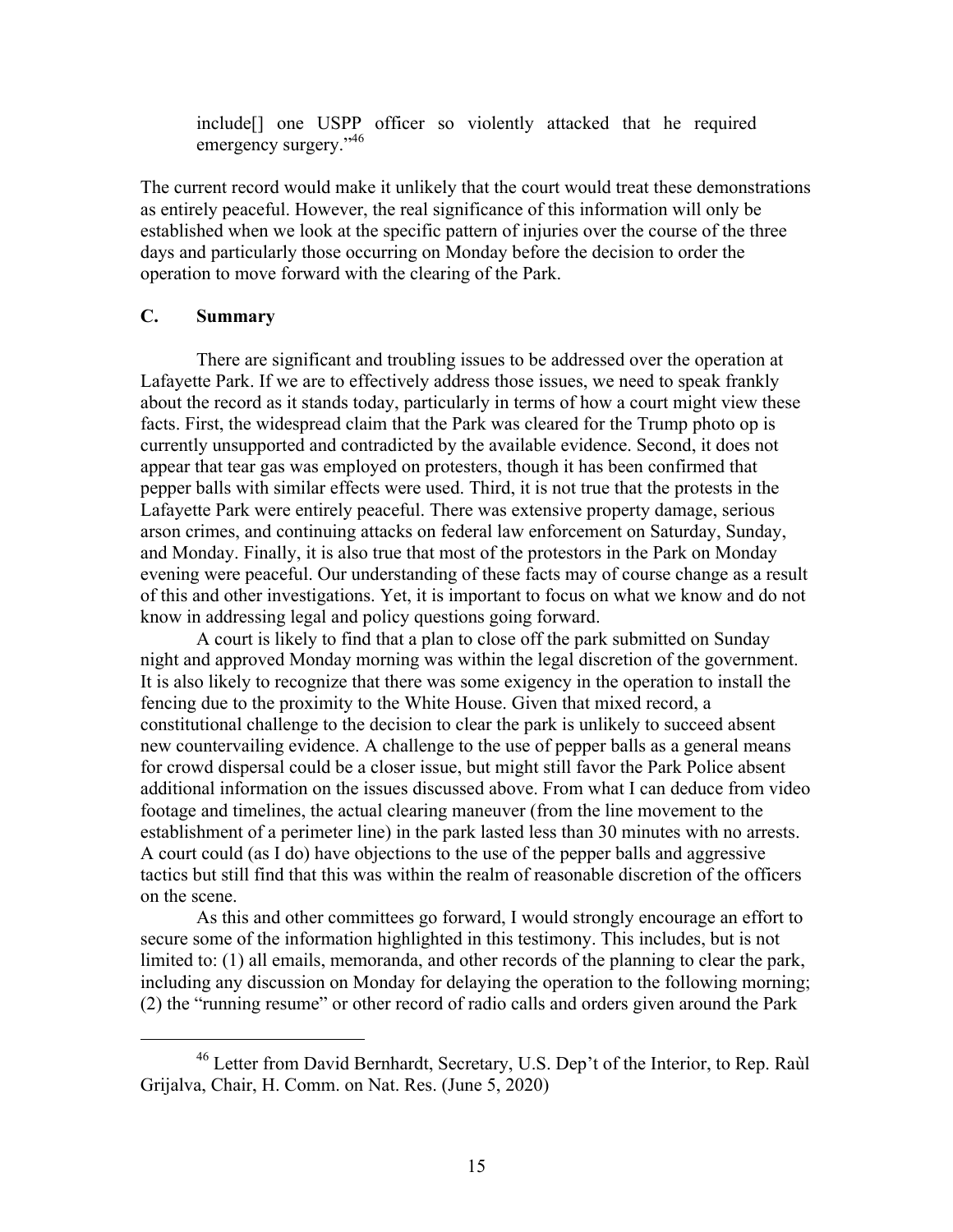from Saturday through Monday; (3) the specific PA system or technology used to convey the three warnings and any video or audio tapes of the warnings showing their range and spacing; (4) the equipment record of the exact number of canisters, pepper ball, and other material used to clear the Park; (5) the record of all injuries reported and treated in the park for both law enforcement and non-law enforcement; (6) all property damage and criminal reports filed on those three days in and around the Park; (7) all pictures, videotapes, body camera recordings, and other photographic records on the points of contact between the advancing line of officers and protests during the clearing operation, including aerial footages and rooftop surveillance; (8) all reports from officers and other personnel on the incidents of attacks on or near officers and executive officials; (9) any memoranda of understanding (MOUs) with cooperating non-USPP units on the operation and instructions on the operation, including a full list of all non-USPP forces present in the park during those three days; and (10) any of the above information or material held by other cooperating non-USPP units or forces, including whether the deployment of pepper balls or smoke canisters were the actions of non-USPP personnel.

Many of us were upset by what happened on June 1, 2020, so it can be difficult to even acknowledge such likely judicial findings on the existing record. This is simply what we know now. Yet, what we know should be enough to focus people of good faith on both the need for further inquiry and possible reforms. There remains the question of how the park was cleared and specifically the aggressive response of the Park Police. We also know that many peaceful protesters and journalists were placed in an extremely dangerous situation by the use of smoke canisters and pepper balls to disperse a crowd that already appeared to be moving back. At a minimum, the rapid advancement of the police line raises concerns over execution of the order when further delay might have allowed more people to move out of the area. Few courts would look kindly on such rapid escalation of force by law enforcement in the middle of a protest over police abuse.

### **IV. CONCLUSION**

The foregoing legal analysis may help answer whether the government acted unconstitutionally in either the clearing of Lafayette Park or the means used to carry out that objective. I will end by again stressing that such analysis does not answer the equally important question of whether that decision was the right one. I do not believe the decision to disperse the crowd that night was right under these circumstances, notwithstanding the authority to clear to the Park. In addition to a rapid advancement of the police line, the move before the curfew only magnified the confusion for the crowd. The police should have waited until after 7 pm to give people a chance to move out of the park. The fact that the Park does not appear to have been cleared for a photo op does not validate the decision to move forward that evening in such a relatively encapsulated period. The government's claim that they cleared the park when necessary due to the late arrival of fencing and additional law enforcement officers has not been contradicted. Yet, it has also not been adequately explained why that delay did not prompt a decision to delay clearing the park until curfew or even until the morning so as to avoid direct confrontation with such a large crowd. The government could have intervened if violence increased or further property damage occurred that evening. The record seems to suggest that the operation was simply delayed and immediately moved forward once resources